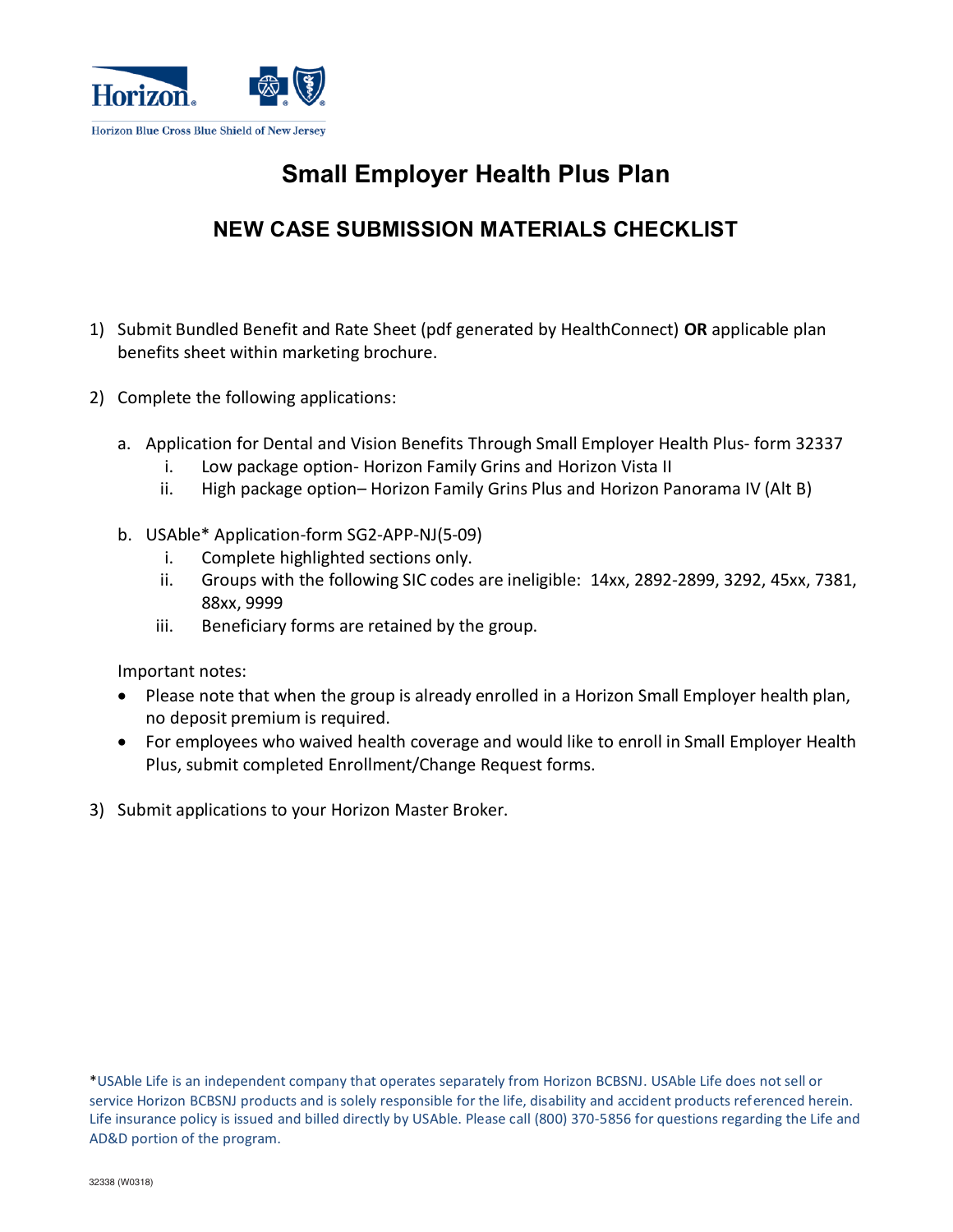

Horizon Blue Cross Blue Shield of New Jersey

### **APPLICATION FOR DENTAL AND VISION BENEFITS THROUGH A SMALL EMPLOYER HEALTH PLUS PLAN**

| Vision benefits are provided by Horizon Insurance Company and Dental Benefits are provided by Horizon Health Services.                                                                                                                           |      |                                                  |            |
|--------------------------------------------------------------------------------------------------------------------------------------------------------------------------------------------------------------------------------------------------|------|--------------------------------------------------|------------|
| Please print or type ____ New Policy _____ Change in Policy Policy No. _______ Requested Effective Date ___________                                                                                                                              |      |                                                  |            |
| <b>SECTION I: POLICYHOLDER INFORMATION</b>                                                                                                                                                                                                       |      |                                                  |            |
|                                                                                                                                                                                                                                                  |      |                                                  |            |
|                                                                                                                                                                                                                                                  |      |                                                  |            |
|                                                                                                                                                                                                                                                  |      |                                                  |            |
| Street                                                                                                                                                                                                                                           | City | State                                            | <b>ZIP</b> |
|                                                                                                                                                                                                                                                  |      |                                                  |            |
| <b>Street</b>                                                                                                                                                                                                                                    | City | State                                            | <b>ZIP</b> |
|                                                                                                                                                                                                                                                  |      |                                                  |            |
|                                                                                                                                                                                                                                                  |      |                                                  |            |
| 5. Type of Organization: Corporation Corporation Partnership Corporietorship Corporation (explain): Corporation                                                                                                                                  |      |                                                  |            |
|                                                                                                                                                                                                                                                  |      |                                                  |            |
| 7. Number of full-time employees in your company: _________ 8. Number of full-time employees to be insured: ________<br>(Full-time employees are those who work at least 25 hrs. per week)                                                       |      |                                                  |            |
|                                                                                                                                                                                                                                                  |      |                                                  |            |
| 10. Insurance Requested For:<br>$\Box$ Employees Only $\Box$ Employees and Dependents including Spouse $\Box$ Employees and Dependents excluding Spouse                                                                                          |      |                                                  |            |
| 11. Is the employer subject to the requirements of COBRA? __ Yes __ No                                                                                                                                                                           |      |                                                  |            |
| 12. Waiting period before employees become insured:<br>Present employees: ___ No waiting period ____ One month ____ Two months ____ 90 days<br>New or rehired employees: _____ No waiting period _____ One month ______ Two months _____ 90 days |      |                                                  |            |
|                                                                                                                                                                                                                                                  |      |                                                  |            |
| Premium Paid: ____ Monthly _____ Automatic checking withdrawal                                                                                                                                                                                   |      |                                                  |            |
| <b>SECTION II: SPECIFICATIONS FOR COVERAGE</b>                                                                                                                                                                                                   |      |                                                  |            |
|                                                                                                                                                                                                                                                  |      |                                                  |            |
| Select one of the following:                                                                                                                                                                                                                     |      |                                                  |            |
| $\Box$ Low package option<br><b>Horizon Family Grins</b>                                                                                                                                                                                         |      | High package option<br>Horizon Family Grins Plus |            |
| Horizon Vista II                                                                                                                                                                                                                                 |      | Horizon Panorama IV                              |            |
|                                                                                                                                                                                                                                                  |      |                                                  |            |

 $\bar{z}$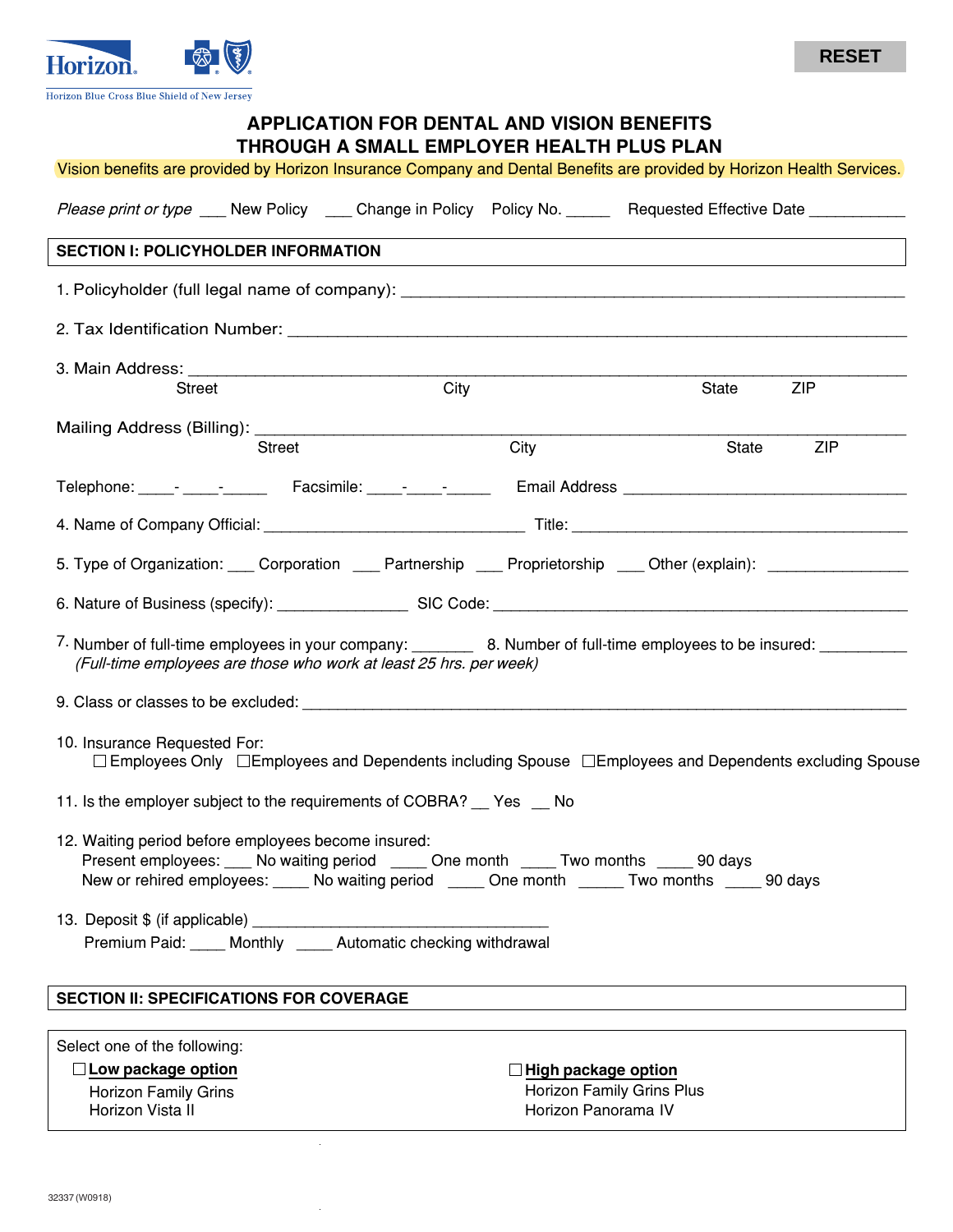#### **SECTION III: SIGNATURE**

It is understood that no individual shall become insured while not actively at work on a full-time basis, and only full-time employees are eligible. A full-time employee is one who regularly works at least 25 hours per week at his employer's place of business. It is further understood that no agent has power on behalf of Horizon Blue Cross Blue Shield of New Jersey to make or modify any request or application for insurance or to bind Horizon Healthcare Dental, Inc. and/or Horizon Healthcare Services, Inc. on behalf of Horizon Blue Cross Blue Shield of New Jersey, Inc. by making any promise or representation or by giving or receiving any information.

It is further understood that no insurance will be effective unless and until the application is accepted in writing by Horizon Blue Cross Blue Shield of New Jersey, Inc. No contract of insurance is to be implied in any way on the basis of the completion and or submission of this application. Any person who knowingly files a statement of claim, application for insurance, enrollment form, or certification containing any false or misleading information may be subject to criminal and civil penalties.

| Print name of Officer, Partner, or Owner | Signature of Officer, Partner, or Owner |    |  |  |  |
|------------------------------------------|-----------------------------------------|----|--|--|--|
|                                          | Dated at                                | on |  |  |  |

Witness to Signature

**Note:** If there are any modifications to the statements and answers given in this application (i.e., crossed out, whitedout, erased information), the applicant must attest to the modifications by giving a complete signature in the margin near the modification.

Services and products may be provided by Horizon Blue Cross Blue Shield of New Jersey, Horizon Healthcare of New Jersey, Inc., Horizon Healthcare Dental, Inc., and products and policies may be provided by Horizon Insurance Company, each of which is an independent licensee of the Blue Cross and Blue Shield Association. Communications are issued by Horizon Blue Cross Blue Shield of New Jersey in its capacity as administrator of programs and provider relations for all its companies. The Blue Cross® and Blue Shield® names and symbols are registered marks of the Blue Cross and Blue Shield Association. The Horizon® name and symbols are registered marks of Horizon Blue Cross Blue Shield of New Jersey. © 2018 Horizon Blue Cross Blue Shield of New Jersey. Three Penn Plaza East, Newark, New Jersey 07105-2200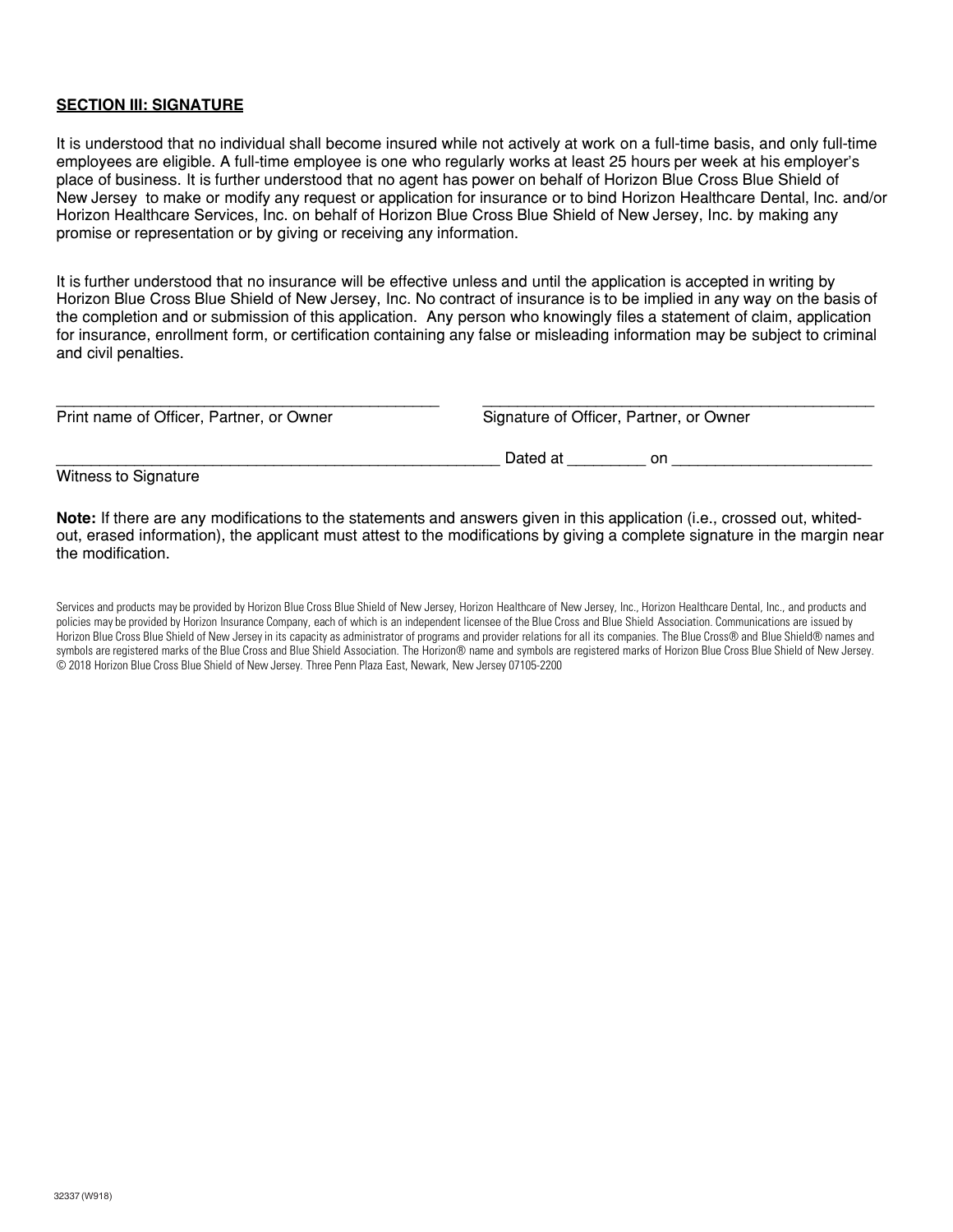| AGENT/PRODUCER INFORMATION (THIS INFORMATION MUST BE ANSWERED COMPLETELY) |                |              |                         |  |  |  |  |
|---------------------------------------------------------------------------|----------------|--------------|-------------------------|--|--|--|--|
|                                                                           |                |              |                         |  |  |  |  |
|                                                                           |                |              |                         |  |  |  |  |
| <b>BROKER SIGNATURE</b>                                                   |                | <b>DATE</b>  | <b>VENDOR NUMBER</b>    |  |  |  |  |
| <b>BROKER-NAME</b>                                                        | NAME OF AGENCY |              | <b>TELEPHONE NUMBER</b> |  |  |  |  |
|                                                                           |                |              |                         |  |  |  |  |
| <b>STREET</b>                                                             | <b>CITY</b>    | <b>STATE</b> | ZIP CODE                |  |  |  |  |
| OTHERS (NAME, TITLE)                                                      |                |              |                         |  |  |  |  |
| SPECIAL INSTRUCTIONS                                                      |                |              |                         |  |  |  |  |
|                                                                           |                |              |                         |  |  |  |  |
|                                                                           |                |              |                         |  |  |  |  |
|                                                                           |                |              |                         |  |  |  |  |
|                                                                           |                |              |                         |  |  |  |  |
|                                                                           |                |              |                         |  |  |  |  |

| FOR INTERNAL GROUP DENTAL AND VISION ENROLLMENT USE |                                |  |              |                    |  |  |  |
|-----------------------------------------------------|--------------------------------|--|--------------|--------------------|--|--|--|
|                                                     |                                |  |              |                    |  |  |  |
| Coverage Code                                       |                                |  |              |                    |  |  |  |
|                                                     |                                |  |              |                    |  |  |  |
| <b>TOTAL APPLICATIONS SUBMITTED</b>                 |                                |  |              |                    |  |  |  |
| <b>TRANSFER FROM</b><br>GROUP #                     |                                |  |              |                    |  |  |  |
| <b>EMPLOYER CONTRIBUTION</b>                        |                                |  |              |                    |  |  |  |
| <b>EFFECTIVE DATE</b>                               |                                |  |              |                    |  |  |  |
| <b>FUTURE RATE RENEWAL DATE</b>                     |                                |  |              |                    |  |  |  |
|                                                     |                                |  |              |                    |  |  |  |
|                                                     | SALES ASSOCIATE SIGNATURE      |  | <b>DATE</b>  | <b>ITEM NUMBER</b> |  |  |  |
| APPROVED BY:                                        | SALES ADMINISTRATION SIGNATURE |  | <b>TITLE</b> | <b>DATE</b>        |  |  |  |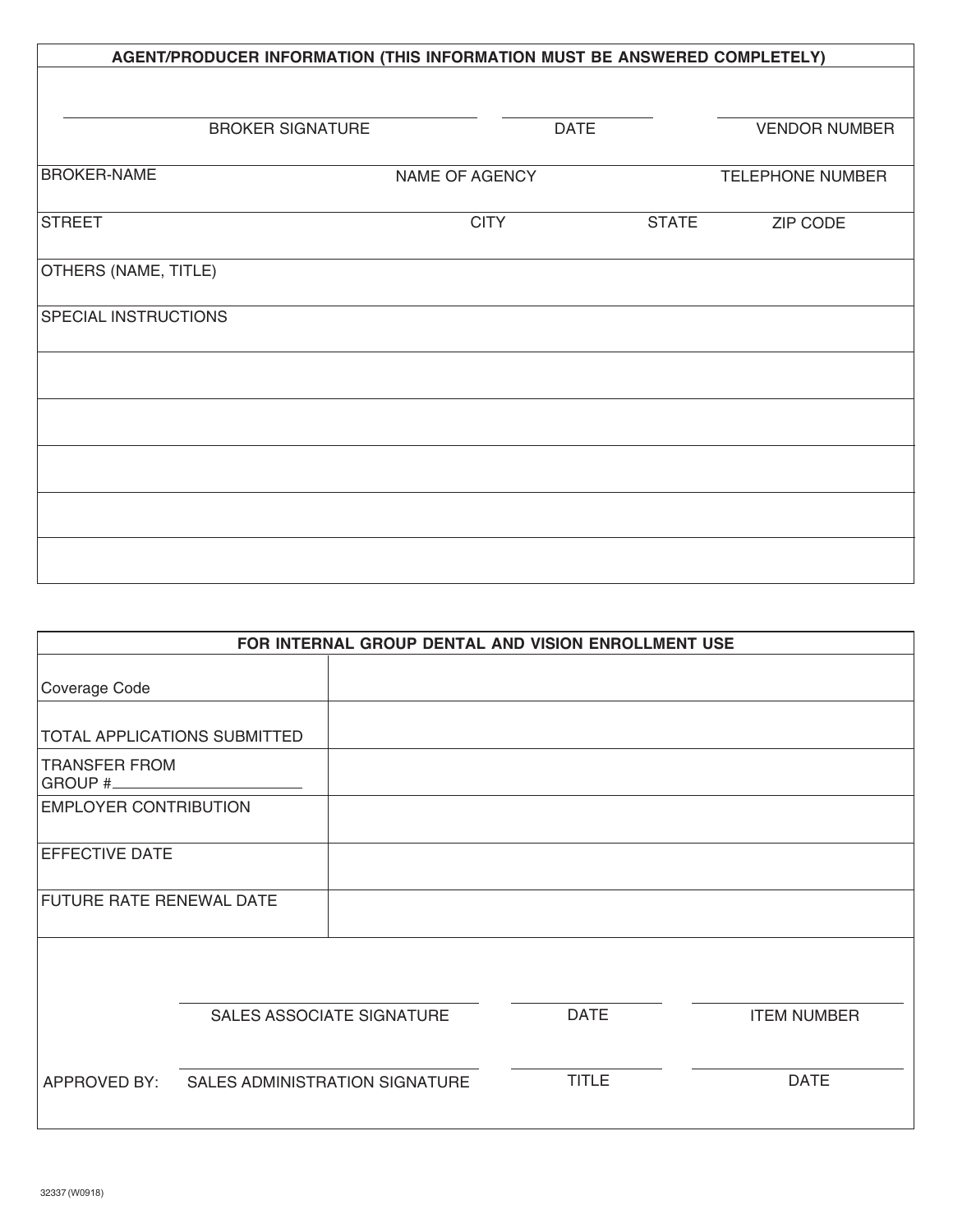

**P.O. Box 1650 Little Rock, Arkansas 72203**

# **SMALL GROUP INSURANCE APPLICATION (GIIM)**

Type or Print in Black Ink

| <b>SECTION I. GROUP INFORMATION:</b>                                                                                        |                                                                                                                            |        |                |                                                                                                                                                    |  |        |                             |                          |                                                                                              |                    |          |                                     |
|-----------------------------------------------------------------------------------------------------------------------------|----------------------------------------------------------------------------------------------------------------------------|--------|----------------|----------------------------------------------------------------------------------------------------------------------------------------------------|--|--------|-----------------------------|--------------------------|----------------------------------------------------------------------------------------------|--------------------|----------|-------------------------------------|
| 2. Taxpayer ID#:<br>1. Legal Name of Policyholder:<br>3. Effective Date of Coverage:                                        |                                                                                                                            |        |                |                                                                                                                                                    |  |        |                             |                          |                                                                                              |                    |          |                                     |
|                                                                                                                             |                                                                                                                            |        |                | 4. Type of Company: Q Corporation Q LLC Q PC Q S-Corp Q Sole Proprietor Q Partnership Q Government Q Other ______                                  |  |        |                             |                          |                                                                                              |                    |          |                                     |
| 6. SIC Code<br>7. Name of Subsidiary or Affiliate Companies to be Covered<br>5. Nature of Business<br>8. SIC Code/Affiliate |                                                                                                                            |        |                |                                                                                                                                                    |  |        |                             |                          |                                                                                              |                    |          |                                     |
| 9. Mailing Address of Policyholder                                                                                          |                                                                                                                            |        |                |                                                                                                                                                    |  |        | City                        |                          | State                                                                                        |                    |          | $Zip+4$                             |
| 10. Contact Information at Company:                                                                                         |                                                                                                                            |        |                |                                                                                                                                                    |  |        |                             |                          |                                                                                              |                    |          |                                     |
|                                                                                                                             |                                                                                                                            |        |                |                                                                                                                                                    |  |        |                             |                          |                                                                                              |                    |          |                                     |
|                                                                                                                             | Phone/Fax Number                                                                                                           |        |                |                                                                                                                                                    |  |        |                             |                          | E-mail Address _______________________ Web Address _____________________________             |                    |          |                                     |
|                                                                                                                             |                                                                                                                            |        |                | 11. Class Definitions. Small Group is limited to three classes with a minimum of 2 employees/class. Voluntary plans are limited to one class.      |  |        |                             |                          |                                                                                              |                    |          |                                     |
| <b>Class</b><br>Life                                                                                                        | <b>LTD</b>                                                                                                                 | Grp.   | Vol.           |                                                                                                                                                    |  |        | <b>Description of Class</b> |                          |                                                                                              |                    |          | <b>Waiting Period, if Different</b> |
| $\boxed{\mathbf{x}}$<br>1                                                                                                   | $\Box$                                                                                                                     | $\Box$ | $\Box$         | All active full time employees enrolled in the Small Employer Heath Plus plan                                                                      |  |        |                             |                          |                                                                                              |                    |          |                                     |
| $\Box$                                                                                                                      | $\Box$                                                                                                                     | $\Box$ | $\Box$         |                                                                                                                                                    |  |        |                             |                          |                                                                                              |                    |          |                                     |
| $\Box$                                                                                                                      | $\Box$                                                                                                                     | $\Box$ | $\Box$         |                                                                                                                                                    |  |        |                             |                          |                                                                                              |                    |          |                                     |
| address? (if yes, please indicate states below)                                                                             |                                                                                                                            |        |                | 12. Do you have any employees located in states other than the Policyholder's main                                                                 |  |        |                             | ❏                        | 13. Billing Method: □ Credit Card/Bank draft<br>Billed by Blue Plan $\Box$ Self Administered |                    |          |                                     |
|                                                                                                                             |                                                                                                                            |        |                |                                                                                                                                                    |  |        |                             | $\Box$                   | On-Line Billing                                                                              | <b>E</b> List Bill |          |                                     |
|                                                                                                                             |                                                                                                                            |        |                |                                                                                                                                                    |  |        |                             |                          | 16. Employer contribution:                                                                   |                    |          |                                     |
| 14. Total number of eligible employees:   15. Total number of employees enrolled:<br>Group: 100.00 Voluntary: N/A           |                                                                                                                            |        |                |                                                                                                                                                    |  |        |                             |                          |                                                                                              |                    |          |                                     |
|                                                                                                                             | 18. Minimum hours per week:<br>17. Waiting Period: $\Box$ First of the following month after completion of $\Box$ days, or |        |                |                                                                                                                                                    |  |        |                             |                          |                                                                                              |                    |          |                                     |
|                                                                                                                             |                                                                                                                            |        |                | $\Box$ Day following Hire Date (VLTD requires a 30 day minimum waiting period.)                                                                    |  |        |                             |                          |                                                                                              |                    |          | Group: 25 Voluntary:N/A_______      |
|                                                                                                                             |                                                                                                                            |        |                | 19. Eligible Waiting Period Applies to: □ Future Employees Only □ Present & Future Employees                                                       |  |        |                             |                          |                                                                                              |                    |          | 19a. Annual Enrollment date for     |
|                                                                                                                             |                                                                                                                            |        |                | Does the waiting period apply to employees rehired within 12 months of their termination date $\Box$ Yes $\Box$ No                                 |  |        |                             |                          |                                                                                              |                    |          | Voluntary Coverage: _N/A______      |
|                                                                                                                             |                                                                                                                            |        |                | 20. Replacement: Are any of the following a replacement of similar coverage? If prior coverage, please include a copy of the prior carrier's plan. |  |        |                             |                          |                                                                                              |                    |          |                                     |
| Yes<br>No                                                                                                                   | Grp.                                                                                                                       | Vol.   |                | Coverage                                                                                                                                           |  |        |                             | If Yes, Previous Carrier |                                                                                              |                    |          | <b>Termination Date</b>             |
| $\boxed{\mathbf{x}}$<br>$\Box$                                                                                              | $\Box$                                                                                                                     | $\Box$ |                | Life & AD&D Insurance                                                                                                                              |  |        |                             |                          |                                                                                              |                    |          |                                     |
| $\Box$<br>❏                                                                                                                 | $\Box$                                                                                                                     | $\Box$ |                | Long Term Disability                                                                                                                               |  |        |                             | N/A                      |                                                                                              |                    |          |                                     |
|                                                                                                                             |                                                                                                                            |        |                | SECTION II. EMPLOYER BENEFIT OPTIONS: FOR GROUPS WITH 2 TO 50 ELIGIBLE EMPLOYEES                                                                   |  |        |                             |                          |                                                                                              |                    |          |                                     |
|                                                                                                                             |                                                                                                                            |        |                | SELECT COVERAGES THAT BEST MEET THE GROUP'S NEEDS. Term Life/AD&D is required for LTD purchase.                                                    |  |        |                             |                          |                                                                                              |                    |          |                                     |
|                                                                                                                             |                                                                                                                            |        |                | STEP 1: Select the Life/AD&D and LTD Coverage for the Employees and the Class Applicable for that Amount                                           |  |        |                             |                          |                                                                                              |                    |          |                                     |
|                                                                                                                             | Group Term Life and AD&D Insurance                                                                                         |        |                |                                                                                                                                                    |  |        |                             |                          | <b>Group Long Term Disability</b>                                                            |                    |          | Duration                            |
| Choice                                                                                                                      | Class<br>(Circle one)                                                                                                      |        | No. of<br>ee's | Term Life and<br><b>AD&amp;D Benefit</b>                                                                                                           |  | Choice | Class<br>(Circle one)       | No. of<br>ee's           | <b>LTD Benefit</b>                                                                           |                    | 5 YR RBD | <b>65 RBD</b>                       |
| $\mathbf{z}$                                                                                                                | 1, 2, 3                                                                                                                    |        |                | \$25,000                                                                                                                                           |  | $\Box$ | 1, 2, 3                     |                          | \$500                                                                                        |                    | ❏        | $\Box$                              |
| $\Box$                                                                                                                      | 1, 2, 3                                                                                                                    |        |                | \$35,000                                                                                                                                           |  | $\Box$ | 1, 2, 3                     |                          | \$750                                                                                        |                    | $\Box$   | ❏                                   |
| $\Box$                                                                                                                      | 1, 2, 3                                                                                                                    |        |                | \$40,000*                                                                                                                                          |  | $\Box$ | 1, 2, 3                     |                          | \$1,000                                                                                      |                    | $\Box$   | $\Box$                              |
| $\Box$                                                                                                                      | 1, 2, 3                                                                                                                    |        |                | \$50,000*                                                                                                                                          |  | $\Box$ | 1, 2, 3                     |                          | $$1,500*$                                                                                    |                    | $\Box$   | $\Box$                              |
| $\Box$<br>1, 2, 3<br>$$2,000*$<br>$\Box$<br>$\Box$                                                                          |                                                                                                                            |        |                |                                                                                                                                                    |  |        |                             |                          |                                                                                              |                    |          |                                     |
| *Requires a minimum of 5 eligible employees participating. Amounts between classes may not exceed 2x the lower amount.      |                                                                                                                            |        |                |                                                                                                                                                    |  |        |                             |                          |                                                                                              |                    |          |                                     |